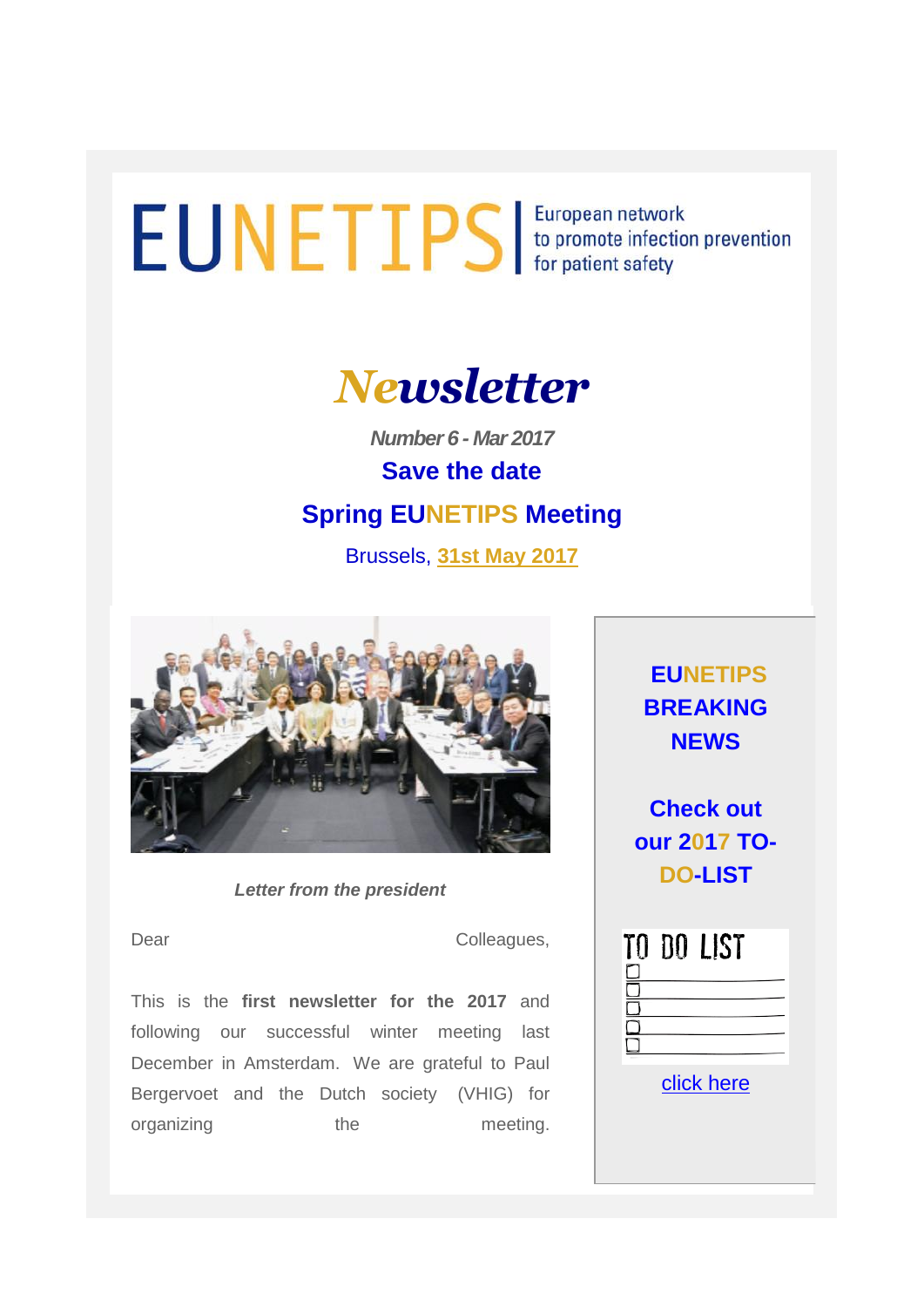In Amsterdam we discussed many issues and developed an action plan summarized in the **"2017 to do list"** which you can find attached to this newsletter and in our website.

#### *[Click here to continue reading](http://uk-essen.us10.list-manage1.com/track/click?u=8af78916e641c36b8c944781f&id=54859d7aa4&e=739ae3b7b8)*

*[Click here to dowload the slide-set](http://uk-essen.us10.list-manage.com/track/click?u=8af78916e641c36b8c944781f&id=c32e532490&e=739ae3b7b8)*





**An overview of ECDC training activities for prevention and control of healthcare associated infections**

Prevention and control of healthcare-associated infections (HAIs) relies on specialised infection prevention and control staff to implement and monitor local preventive measures such as hand hygiene, patient isolation and HAI surveillance. The European Centre for Disease Prevention and Control (ECDC) supports infection control and hospital hygiene training programmes in the EU and EEA Member States at national and regional level:

## **UPCOMING EVENTS**

**DGKH German national hygiene congress** 



**15.–17. März 2017 Ulm**

[Read more](http://uk-essen.us10.list-manage1.com/track/click?u=8af78916e641c36b8c944781f&id=1848a4b370&e=739ae3b7b8)

**Conferenza Nazionale Medice cura te ipsum: le vaccinazioni nell'operatore sanitario**



Pisa – 27 Marzo 2017 [Click here for more](http://uk-essen.us10.list-manage.com/track/click?u=8af78916e641c36b8c944781f&id=02de4292ce&e=739ae3b7b8)  [information](http://uk-essen.us10.list-manage.com/track/click?u=8af78916e641c36b8c944781f&id=02de4292ce&e=739ae3b7b8)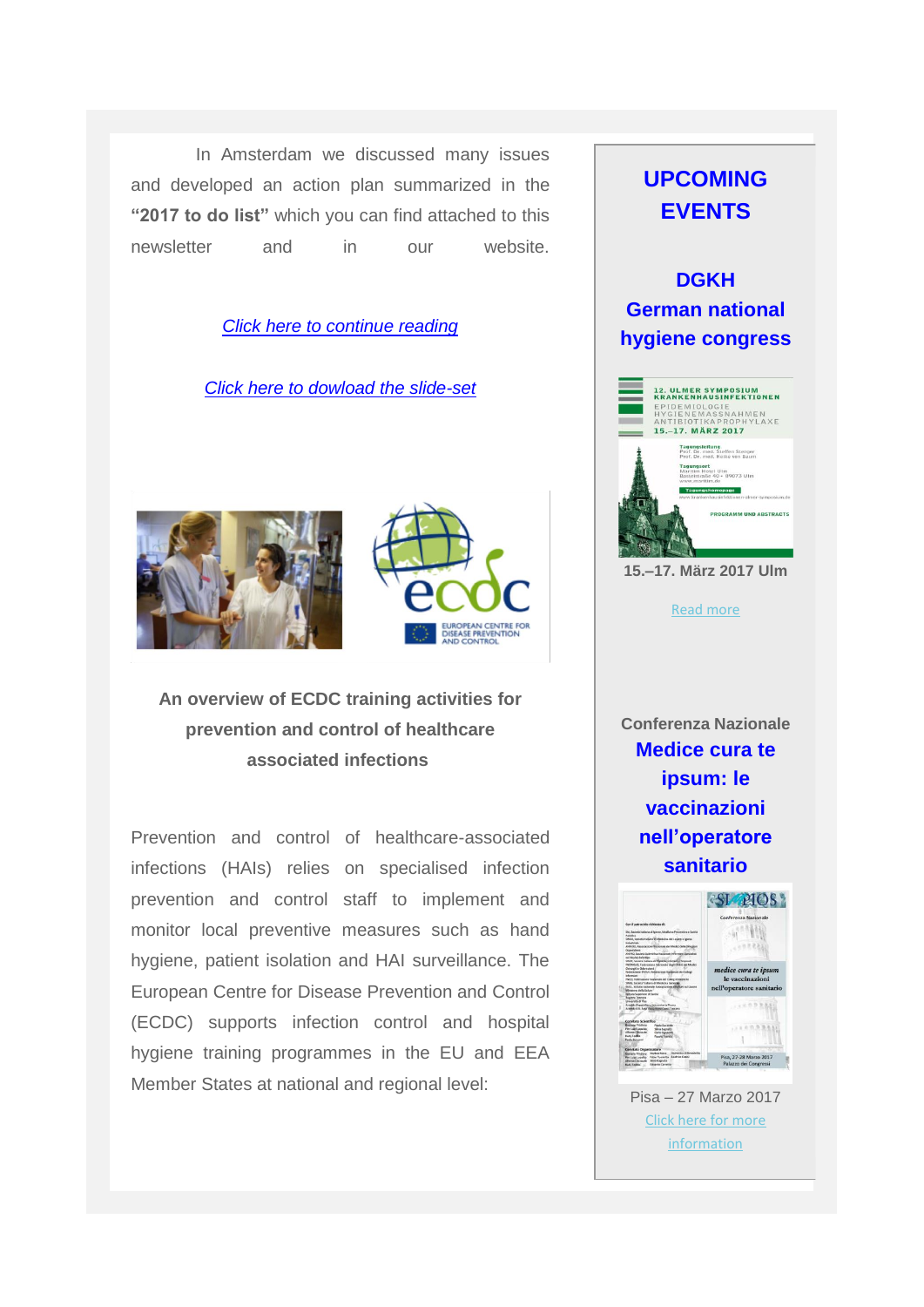#### [Click to read more](http://uk-essen.us10.list-manage.com/track/click?u=8af78916e641c36b8c944781f&id=81ea67564c&e=739ae3b7b8)

# **CleanHandsSaveLives**



# **EUNETIPS participated to the WHO Global Infection Prevention and Control Network meeting in Geneva 27 - 28 February 2017.**

In this meeting organized by WHO with the purpose to give new impulse to the Global Infection Prevention and Control Network EUNETIPS had the opportunity to present the network and to illustrate its 2017 goals to colleagues representing institutions, organizations and scientific societies actively engaged in Infection Prevention and Antimicrobial Resistance world wide. In our website you can find the EUNETIPS short presentation.

In few weeks a report with the meeting main results will be available and we will circulate it. It has been a great opportunity for EUNETIPS to be part of the global arena and certainly there will be opportunities, for our societies and professionals interested, to be engaged in future programs. Finally I like to remember to all of you the 5 May WHO campaign which this year has the title: **"Fight antibiotic resistance is in your hands"**.

### **XXVIIIÈME Congrès SF2H**





**Nice 7, 8, 9 June 2017** [Click here for more](http://uk-essen.us10.list-manage1.com/track/click?u=8af78916e641c36b8c944781f&id=2ef060a5eb&e=739ae3b7b8)  [information](http://uk-essen.us10.list-manage1.com/track/click?u=8af78916e641c36b8c944781f&id=2ef060a5eb&e=739ae3b7b8)

XIX National Congress and VIII International **SEMPSPH** 

**"Harmonizing preventive medicine and public health in health policies"**

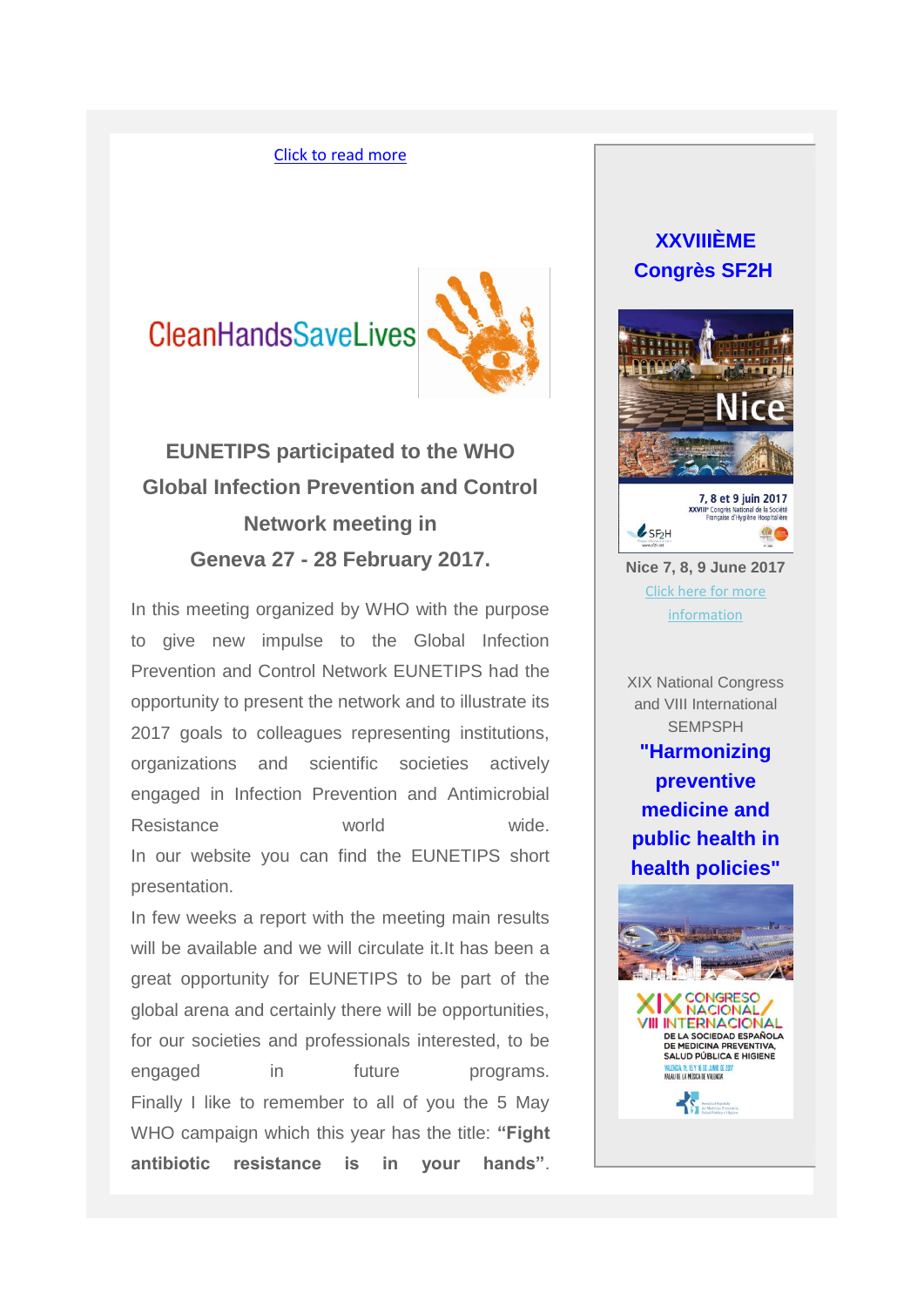WHO provides a lot of material you can download for free from the website and we'll certainly try to make more evident all your initiatives provided you send us documents and materials we could upload in the website. Likewise I would also recommend you to visit the WHO website for upcoming activities and technical documents within the field of IC/HH. The newly updated guidelines on the 8 core components for infection prevention and control on national and facility level respectively are well worth reading through and consider.

#### [Please find the material at this link.](http://uk-essen.us10.list-manage.com/track/click?u=8af78916e641c36b8c944781f&id=9e9b29e231&e=739ae3b7b8)



VALENCIA 14-16 June 2017 [Click here for more](http://uk-essen.us10.list-manage.com/track/click?u=8af78916e641c36b8c944781f&id=90c6d993c3&e=739ae3b7b8)  [information](http://uk-essen.us10.list-manage.com/track/click?u=8af78916e641c36b8c944781f&id=90c6d993c3&e=739ae3b7b8)

**Check our [NEW Website](http://uk-essen.us10.list-manage.com/track/click?u=8af78916e641c36b8c944781f&id=9881f53b2c&e=739ae3b7b8) for all the latest news and subscribe to**

## **EUNETIPS**



# **CHANNEL!**

**[Visit our Homepage](http://uk-essen.us10.list-manage.com/track/click?u=8af78916e641c36b8c944781f&id=700af8a421&e=739ae3b7b8)**